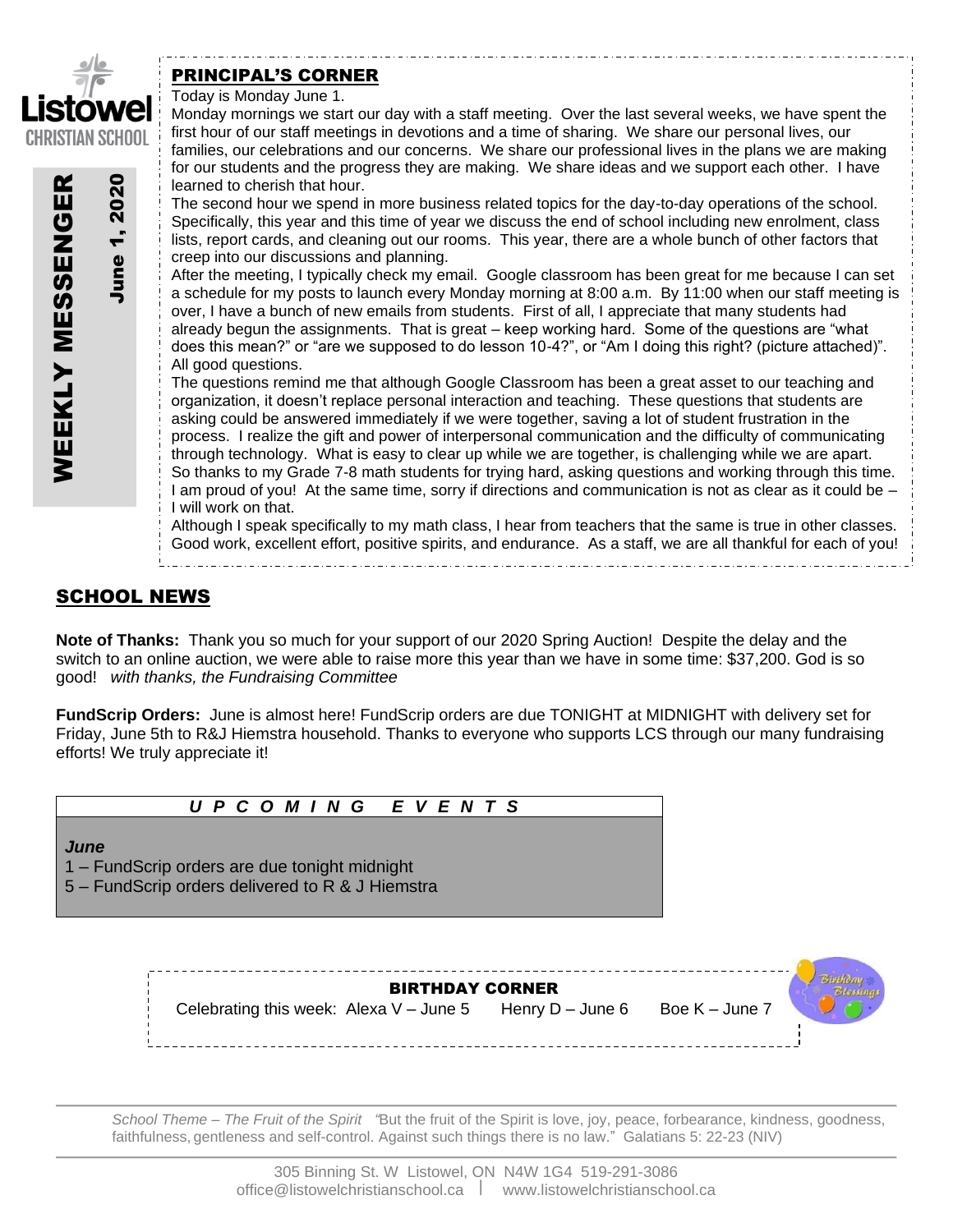# FROM THE CLASSROOMS

## **Junior Kindergarten – Mrs. Baarda**

Can you believe that JK only has 5 days left of school? Our last day will be Tuesday June 16.

Just a reminder that I have asked for an **updated photo** of each JK for a little end of year surprise for the students. If you could send one soon then I can get started!

Our **review letters** this week are Q, R, and S. I will send out videos with the Jolly Phonics songs for these letters on Tuesday. I encourage you to use the worksheets in the folder to review these letters as well.

In "My First School Book" you can work through pages 84-87 which covers numbers 6,7, 8 and has a page on even numbers 2, 4, 6, and 8.

### **Senior Kindergarten – Mrs. Heida**

This week we will use the **sight words** that we have learned and put together a sentence with a picture in our journal. I have assigned some readers on the EPIC website and some audiobooks. We will look at the vowel "e' and the difference between the short and long vowel sounds. We will be identifying words by the first sound or whole words to either label or complete a sentence.

For *Handwriting Without Tears,* we will copy a question and answer and work on printing rhyming words. For **math,** I have sent some more addition equations and a song for the students to learn how to count by 10! In **Bible**, we will learn about when Jesus Chose His Disciples and Jesus Blesses the Children.

Memory verse is Matthew 19:14: Jesus said, "Let the little children come to me, and do not hinder them, for the kingdom of heaven belongs to such as these."

A reminder to learn the lyrics for the virtual song that was sent last week by Mrs. DB.

### **Grade 1 – Mrs. Van Veen**

We have officially made it to June! Congratulations everyone! I think it's safe to say that we are allowed to start our end of the year countdown. 12 days to go!! I have attached 2 June calendars to Monday's email. One is a grade 1 schedule and the other is a fun daily activity challenge (which is completely optional).

### **This Week's Outline:**

Grade 1 Weekly Assignments: (Due back by next Monday, June 8th)

1. Duck or Rabbit video assignment (Tuesday's email)

2. Spelling Quiz -(Friday)

### **Overview**

**Reading**- The weekly story has been sent out. Please try to answer the comprehension questions. **Spelling** – Words this week are: **you, your, yes, yell, drop, line, side, dress, draw, saw.** They are also on Spelling City.

**Math** – We will continue our unit on Mass and Capacity. This will be done by the beginning of next week. **Bible** – This will be offered online as part of a Zoom meeting on **Thursday** at 10am! I hope you have a great week!

### **Grade 2 and 3 – Mrs. Claus**

Parents – please find information in your email.

## **Grade 3 and 4 – Mrs. Delleman**

This week students will be working on Reading, Writing and Math. We are finished with our Bible videos/worksheets, but there is an activity for Bible if students want to complete it. Next week, instead of a reading video/worksheet, there will be an activity related to reading for students to do.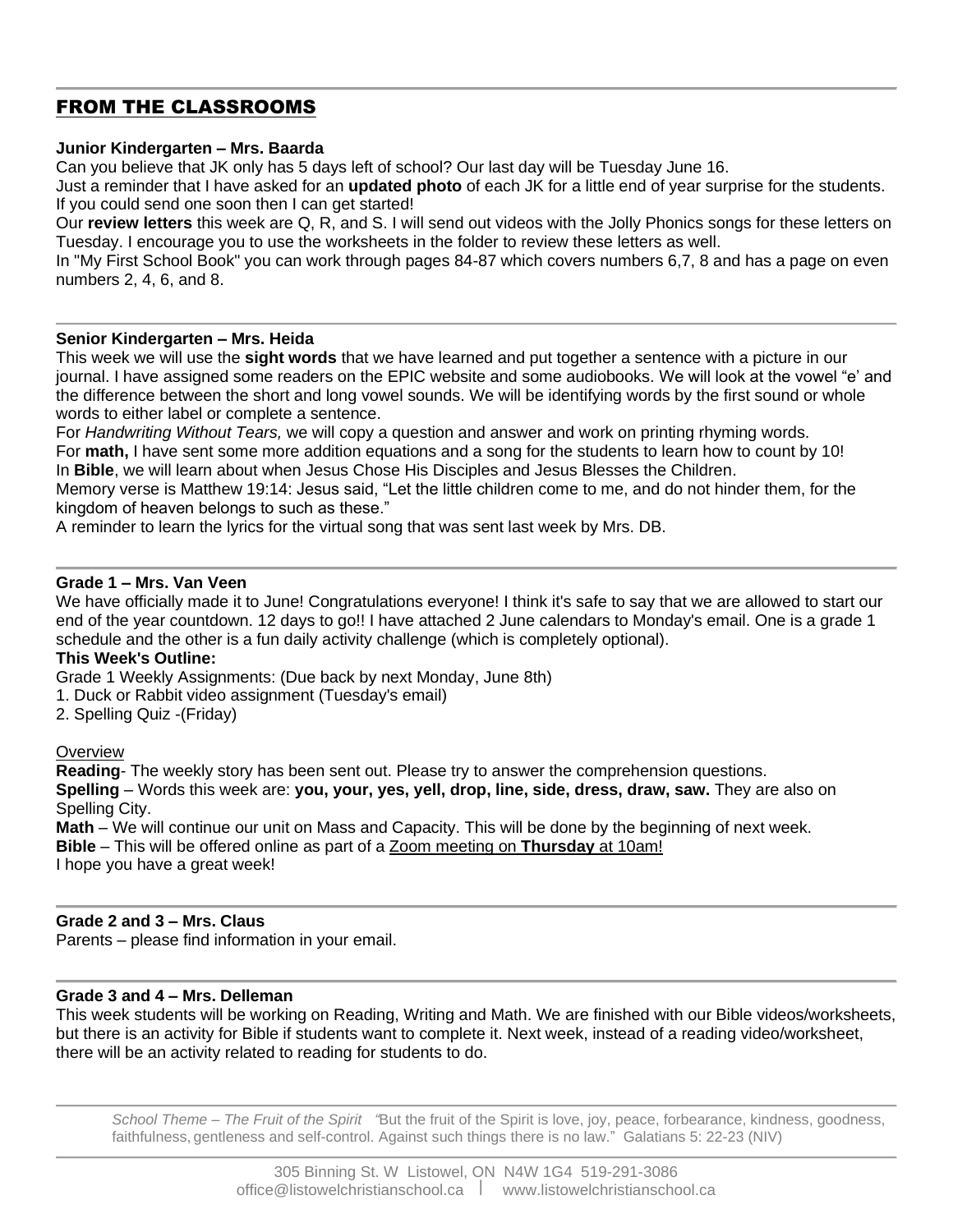# **Reading**

- watch video/PDF on "Suffixes"
- complete "Suffixes Assignment"
- complete Epic assignment online (read book "What is a Suffix?" AND answer quiz questions)
- read daily

## **Writing**

- watch video/PDF on "Parodies"
- complete writing assignment "Parody Assignment chart and story"

## **Math**

- watch video/PDF on "Probability"
- complete worksheets "Probability Language" and "Probability Fractions"
- complete IKnowIt assignment (Word Problems Add/Subtract)

## **Bible**

- complete an entry for the "Sing Together" project (see email and LCS Facebook page for instructions)

- **Spelling List Words:**
- Unit 33 Words
- Grade 3: television, pool, hair, moon, field, soon, ground, world, true, air, chair, clothes, wants
- Grade 4: moved, special, move, blue, parents, sold, true, son, threw, pictures, eight, through, aunt, won
- Weekly Spelling Task Write out each word with your right hand, then write the word with your left hand.

# **Activity/Art**

**-** Art: Continuous Line Artwork (see email instructions)

## **Online Options:**

- complete Brain Pop assignment (Distance Learning)

- [typing.com](http://typing.com/)
- [spellingcity.com](http://spellingcity.com/)

## **Zoom (Friday)**

I will be sending information on the Zoom link on Friday morning.

We will be doing a virtual scavenger hunt for our Friday meeting.

- Grade 3s 1pm
- Grade 4s 2pm

**ORDERING BOOKS (Scholastic)** - For the month of June, you can order books online with FREE SHIPPING to your house (for orders over \$30) using our class code (RC155098). Orders can be done through this website: [www.scholastic.ca/clubshop.](http://www.scholastic.ca/clubshop) Make sure to put in the class code at checkout. This is a great way to get stocked up on summer reading materials!!!

# **Grade 5 and 6 – Mrs. Vogel**

**French** - There is a new challenge on duolingo this week.

## **Grade 5 and 6 – Mr. Katerberg**

**Bible:** We have started a new Bible unit on Paul's travels.

**Word work:** Lesson 33 words this week.

**Social Studies:** We have completed Social Studies. We have switched to a science unit.

**Math:** We will likely work on our final unit: probability.

**Writing:** A new writing assignment will be posted on Wednesday.

**Science:** Keep looking after your plants and seeds and take a picture this week. The warm weather will really help things grow. Students have started a short project on flight in nature.

# **Grade 7 and 8 – Ms. ten Brink**

**Bible**: Our last assignment has gone out today to wrap up our unit on Prayer. I have enjoyed seeing how you have used prayer in response to what has been happening in the world today. I pray that you will finish the school year strong and when we get there, have a wonderful summer!

# **Grade 7 and 8 – Mrs. Vogel**